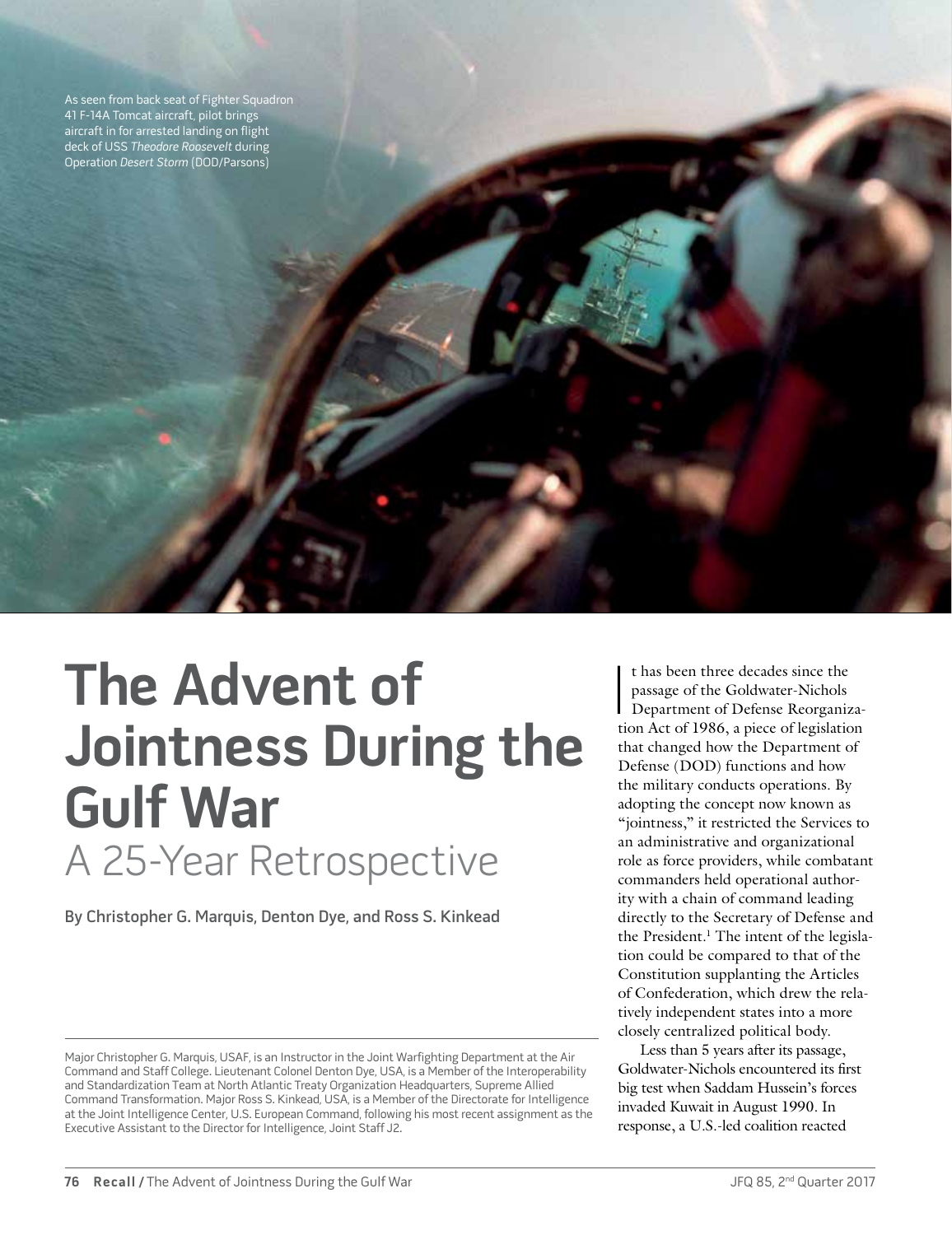with a buildup of forces in Saudi Arabia and an offensive that drove the Iraqis out of Kuwait—the Gulf War. Its success seemed a vindication for Goldwater-Nichols specifically and joint operations more generally. General H. Norman Schwarzkopf, USA, the commander in chief of U.S. Central Command, answered to Secretary of Defense Richard Cheney through the Chairman of the Joint Chiefs of Staff, General Colin Powell. Lieutenant General Charles Horner, USAF, who held the newly established position of Joint Forces Air Component Commander (JFACC), was in control of the air war.

With the hindsight of a quartercentury since the conflict, the verdict on jointness in the Gulf War is now more nuanced. In part, this is due to the fact that the U.S. military failed to replicate the spectacular success of Operation *Desert Storm* in subsequent engagements.2 Also, the Services had not all embraced jointness without reservations. The Marine Corps seemed the most skeptical of the benefits of jointness, and their limited interoperability with other Services during the Gulf War appeared to reinforce their doubts.

Jointness clearly was not the decisive factor in the coalition victory in the Gulf War, although it was likely a positive contributing factor. The superiority of the coalition forces over Iraqi forces was so comprehensive that it alone was sufficient to achieve the mission objectives. The coalition was better equipped, better trained, and better led than the Iraqis. The coalition benefited from widespread international support, especially regional support, and focused objectives. Moreover, jointness was not fully realized during the operation. In some cases, it was improperly applied. U.S. forces are much closer to realizing the full possibilities of jointness today, after several years of major combat operations and counterinsurgencies in the Middle East. The concept of globally integrated operations, introduced by then–Chairman of the Joint Chiefs of Staff General Martin Dempsey in 2012, may further help in the development of jointness as a continuous state of military operations.

This article examines the concerns Goldwater-Nichols was meant to address and demonstrates that the United States and its coalition partners would have achieved victory in the Gulf War even without the legislation. What follows is an explanation of the historic context leading to Goldwater-Nichols, its application in Operation *Just Cause* (1989), and an abridged overview of Operations *Desert Shield* and *Desert Storm*. The balance of the article deals with the varying opinions of jointness in the Gulf War. It provides an analysis summarizing the ideas of the authors and delivers recommendations to military leadership. Above all, jointness must be continually developed in order to maintain its effectiveness.

# **Operations Eagle Claw and Urgent Fury**

On November 4, 1979, militant followers of the Ayatollah Ruhollah Khomeini overran the U.S. Embassy in Tehran, taking 66 American citizens hostage. When diplomatic negotiations proved fruitless, DOD planned a raid to liberate the hostages with a joint task force (JTF) comprised of personnel from four of the military Services. In April 1980, the JTF attempted its rescue operation, codenamed *Eagle Claw*. The result was a complete disaster, culminating in a fatal collision between a U.S. helicopter and supporting C-130. No hostages were rescued, and eight members of the JTF were killed. Additional losses included aircraft, equipment, and secret documents.<sup>3</sup>

In May 1980, a special commission chartered by the Joint Chiefs of Staff examined the operation's failure. The review's chairman, Admiral J.L. Holloway III, USN (Ret.), identified the "major issues" that ultimately led to the operation's demise.<sup>4</sup> These included separate training between the units prior to the mission, a muddled command and control hierarchy, and problems with equipment interoperability.<sup>5</sup> Congress failed to act decisively on the findings of the Holloway Commission, but events in the Caribbean a few years later would further the argument for legislative reform.

On October 14, 1983, rivalry within the Marxist People's Revolutionary Government of Grenada resulted in a militant coup and the execution of the country's leader, Prime Minister Maurice Bishop. The resulting chaos threatened the safety of more than 650 American medical students on the island.6 This led to the U.S. launch of Operation *Urgent Fury* on October 25. The deployed force for this mission consisted largely of a joint Army and Marine ground force, supported by special operations, naval, and air assets. The mission resulted in the successful rescue of 720 U.S. and foreign citizens and the restoration of popular government on the island at a cost of 135 U.S. casualties.7

Although generally viewed as a success by military leaders, *Urgent Fury* was marred by many of the same issues that plagued *Eagle Claw*. There were failures of communication and equipment shortfalls, as Army units were unable to coordinate air support with naval assets. Assault plans were not coordinated between Services prior to combat operations, leaving units largely unaware of what adjacent unit objectives were and how they fit into the overall scheme of maneuver. These shortcomings resulted in fratricide and the inadvertent bombing of noncombatants.8 The complications suffered in Iran and Grenada eventually led Congress to pass Goldwater-Nichols, triggering the largest reorganization since the formation of DOD in 1947.9

**Passage of Goldwater-Nichols** The year prior to *Urgent Fury*, Chairman of the Joint Chiefs of Staff General David C. Jones told the House Armed Services Committee, "The system is broken. I have tried to reform it from the inside, but I cannot. Congress is going to have to mandate necessary reforms."10 He stressed the need for "an organization which will allow us to develop the proper strategy, necessary planning, and the full warfighting capability."11 To accomplish these goals, Congress sought the following changes:

**•** clarifying the military chain of command from operational com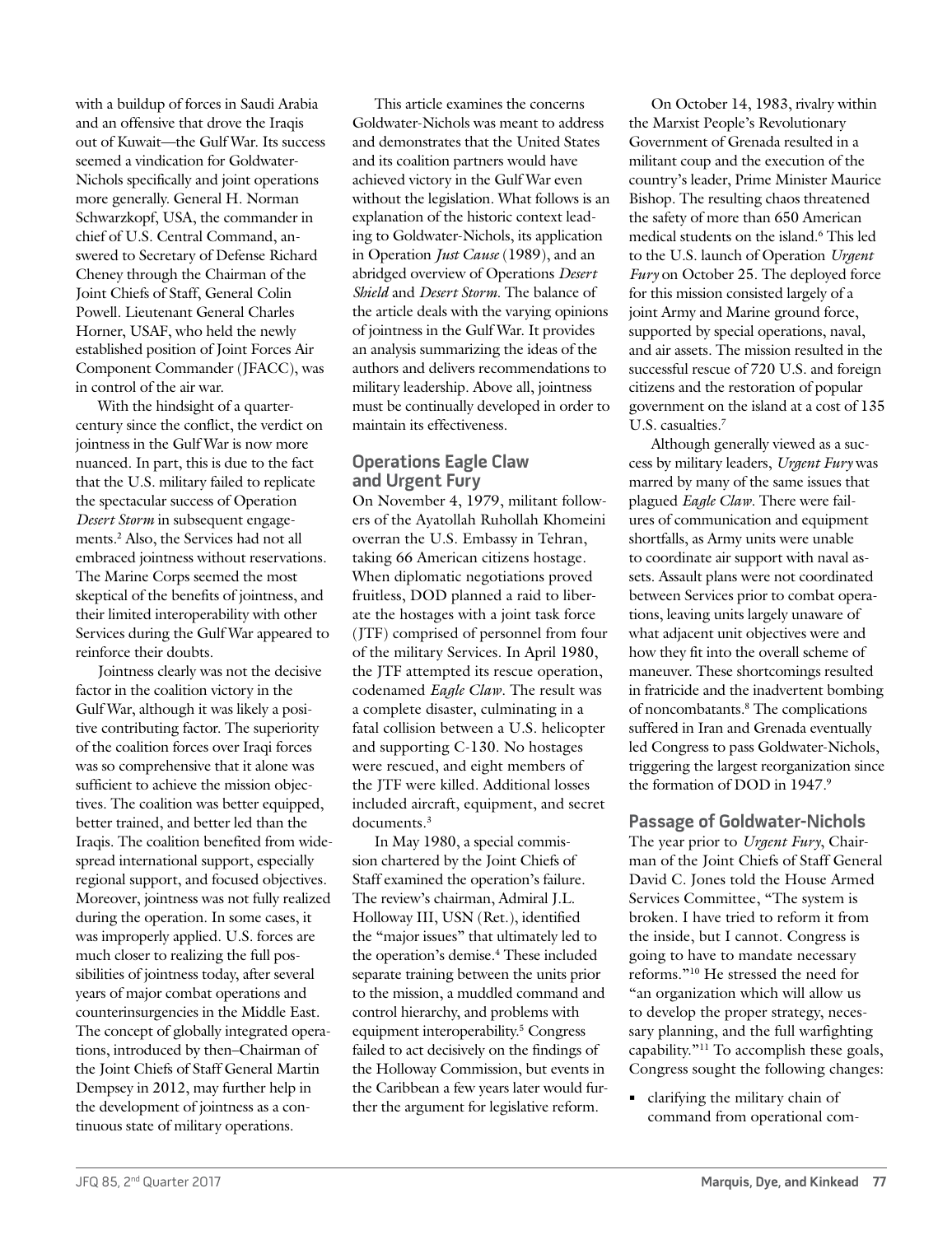manders through the Secretary of Defense to the President

- **•** giving Service chiefs responsibility for training and equipping forces, while making clear that they were not in the chain of command for military operations
- **•** elevating the Chairman of the Joint Chiefs of Staff relative to other Service chiefs by making him the principal military advisor to the President, creating a Vice Chairman position, and specifying that the Joint Staff worked for the Chairman
- **•** requiring military personnel entering strategic leadership roles to have experience working with their counterparts from other Services (socalled joint credit)
- **•** creating mechanisms for military Services to collaborate when developing capability requirements and acquisition programs, and reducing redundant procurement programs through the establishment of the Office of the Under Secretary of Defense for Acquisition.<sup>12</sup>

These reforms met with staunch resistance from within the Pentagon. However, by late 1986, the experiences of *Eagle Claw* and *Urgent Fury* had shifted political opinion decisively toward the need for legislation. Congress voted overwhelmingly for Goldwater-Nichols, with only four Members of both houses voting in opposition.<sup>13</sup>

## **Operation Just Cause**

Congress would not have to wait long before its reorganization efforts were put to the test. In 1989, tensions in Panama began to rise as the actions of General Manuel Noriega's government became increasingly provocative. The situation reached a boiling point on December 15, when Panama's National Assembly declared a state of war with the United States and a Marine lieutenant was killed by Noriega's forces at a roadblock in Panama City.14 As a result, President George H.W. Bush activated a contingency plan to secure American interests in Panama and remove Noriega from power.<sup>15</sup>

The operation, codenamed *Just Cause*, began on December 20 and would be the largest military undertaking since Vietnam. The campaign comprised a joint force of over 20,000 personnel and 300 aircraft deployed from both the United States and Panama to strike 27 different locations simultaneously.16 The results from the operation in Panama appeared to be generally positive. The military accomplished its objectives within a few days.<sup>17</sup> Clear lines of authority and command were established early through a JTF headquarters.18 The Joint Staff kept policymakers informed and provided latitude for lower headquarters. Joint rehearsals and appropriate training by the Services were also credited with the success.<sup>19</sup>

It appeared that Goldwater-Nichols had passed its initial test. However, the *Just Cause* operation was short lived and small scale. Operations lasted only a few days, and only about 4 percent of the participating U.S. troops would be deployed in the Gulf War, so few concrete lessons were drawn from it. There would be a much greater challenge the following summer, when Iraqi forces marched into the small nation of Kuwait.

## **Operations Desert Shield and Desert Storm**

In the early morning hours of August 2, 1990, three Iraqi divisions crossed the border into Kuwait. The small Kuwaiti army and navy provided courageous but futile resistance against the superior invading force. Kuwait's ruler, Sheikh Jaber al-Ahmad al-Sabah, fled to Saudi Arabia. By August 4, Iraqi troops had completed their conquest and were lining up on the Saudi-Kuwaiti border.<sup>20</sup>

Most officials in the U.S. Government were surprised by Iraq's action. Although Iraqi officials had made threatening charges against Kuwait in the months leading up to the invasion, U.S. officials had assumed it was merely a bluff. 21 Having realized this assumption was a mistake, President Bush decided to act and made his determination clear to his administration and the public.<sup>22</sup> American and British leaders began to gather an international coalition with the United

Nations' backing to oppose Saddam's forces. On August 6, King Fahd of Saudi Arabia consented to allow coalition troops to deploy into his nation.23

Eighteen nations provided ground forces to the effort. The United States alone deployed 500,000 troops and 2,000 tanks, with the British in second place, providing 35,000 troops and 210 tanks.24 On paper, the Iraqi military was a formidable opponent. Its army consisted of about one million troops. Coalition analysts estimated that 43 Iraqi divisions, including 12 armor, were in the Kuwaiti theater of operations, although only 4 of these divisions were from the elite Republican Guard.25 Even though the coalition held the airpower advantage with a maximum strength of 1,820 combat aircraft,<sup>26</sup> the Iraqi air force appeared ready to challenge air superiority with about 750 combat aircraft, the sixth largest air force in the world, and a vast air defense system.27

General Schwarzkopf used his authority to organize forces as he saw fit. He made the decision to organize air components under one functional command. He then named Lieutenant General Horner, commander of U.S. Central Air Force, as the JFACC "to provide centralized planning, decentralized execution, and the integration of both service and allied air capabilities."28 In contrast, he did not appoint a separate Joint Force Land Component Commander.

Operation *Desert Storm*, also known as the Gulf War, began at 1:30 a.m. on January 17, when U.S. Navy ships in the Persian Gulf and Red Sea launched Tomahawk cruise missiles toward Baghdad. Throughout Iraq on that first night, coalition helicopters and fixedwing aircraft struck key targets to cripple air defenses and disable communications.29 Tomahawks and F-117s scored a number of hits in Baghdad, shutting down the electrical system and knocking out CNN's live telecast.30

The Iraqi air force and air defenses proved no match for the sudden onslaught. Coalition forces achieved air superiority within a week, forcing Iraqi pilots to attempt to hide their planes, place them next to residential buildings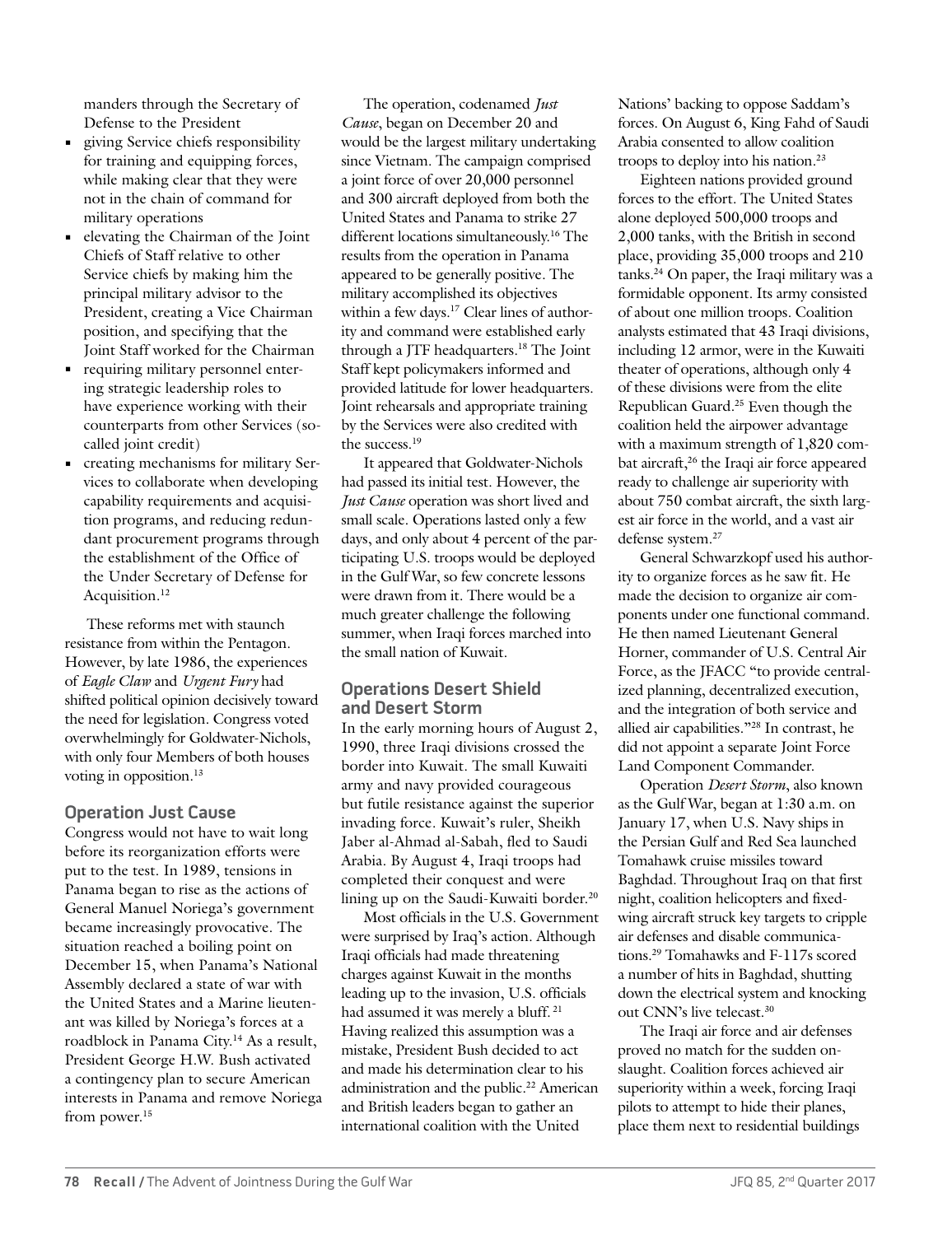

Airman, front, of 68<sup>th</sup> Aeromedical Evacuation Squadron (AES), Norton Air Force Base, Airman, right, of 118<sup>th</sup> AES, Tennessee Air National Guard, and Airman, left, of 137<sup>th</sup> AES receive mission briefing during Operation Desert Storm (U.S. Air Force/Kimberly Yearyean)

or landmarks, or fly them to Iran for protection.31 Moreover, Iraqi responses were disjointed and ineffective. They launched Scud missiles at Saudi Arabia to cause terror and at Israel to draw it into the conflict and thus wreck the coalition, but these efforts ultimately failed.32 Similarly, a desperate Iraqi assault at Khafji in late January was repulsed.33

The coalition launched its ground offensive at 3:00 a.m. on February 24 with a three-pronged attack. In the east, the 1<sup>st</sup> Marine Expeditionary Force advanced into southeast Kuwait, supported by the multinational Joint Forces Command–East.34 In the west, XVIII Corps, including the 101<sup>st</sup> Airborne Division and 24<sup>th</sup> Infantry Division, along with the French Daguet 6<sup>th</sup> Light Armored Division, maneuvered north before swinging east toward Highway 8, to the rear of Iraqi forces in Kuwait.<sup>35</sup> In the center, U.S. VII Corps and the British 1st Armored Division drove into Iraq near

the Kuwaiti border, engaging a mechanized infantry division and armored division of Saddam's elite Republican Guard.<sup>36</sup> All the attacks succeeded spectacularly, and by February 26, Kuwaiti forces were able to march into Kuwait City as part of an army of liberation.37 The Iraqi forces had been reduced to a disorganized mob attempting to retreat back to their homeland. The next day, the coalition declared a ceasefire. Kuwait was liberated. The Gulf War was won.38

## **Positive Reactions to Jointness in Desert Storm**

Many viewed the overwhelming success of the Gulf War as a vindication of Goldwater-Nichols and a clear sign of the benefits of joint warfighting. Harry G. Summers, in *On Strategy II*, stated that the legislation was "long overdue" and credited it with attaining unity of effort in the operation.<sup>39</sup> Robert H. Scales, in *Certain Victory*, wrote of how

*Desert Storm* "raised the execution of joint warfare to an unprecedented level of competence."40

James Locher, a former staffer on the Senate Committee on Armed Services, observed the widespread approval of the operational chain of command established by the legislation. He considered the recognition of its success to be "universal." According to Locher, William Perry, Secretary of Defense in the Bill Clinton administration, remarked to the committee, "All commentaries and after-action reports on [*Desert Shield/ Desert Storm*] attribute the success of the operation to the fundamental structural changes in the chain of command brought about by Goldwater-Nichols."41

Katherine Boo, writing for the *Washington Monthly*, proclaimed that the effects of Goldwater-Nichols were "gloriously apparent" in the Gulf War victory.42 She placed upon the Services much of the blame for the then-recent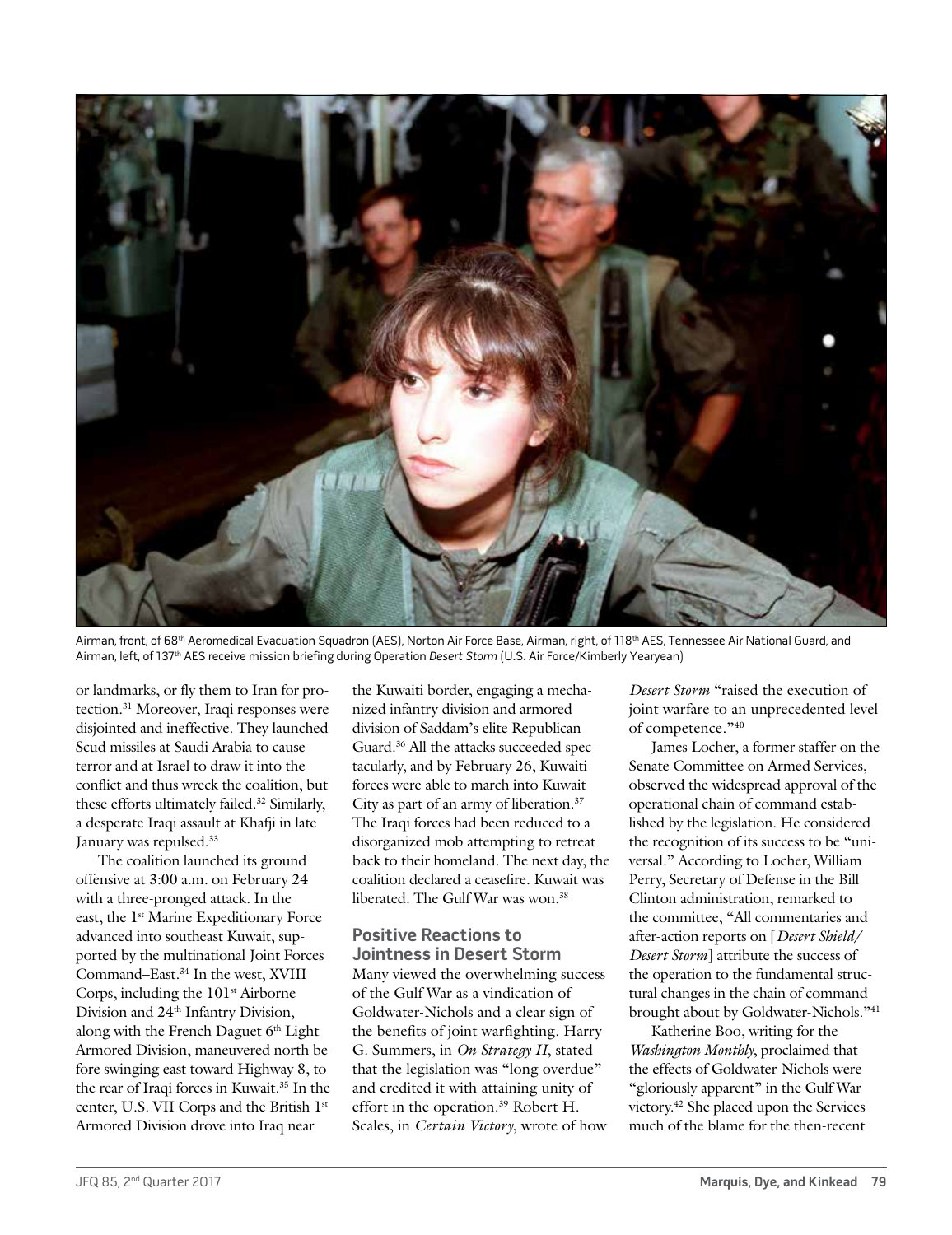chain of military disasters, such as the helicopter crash during Operation *Eagle Claw*, the Beirut Marine barracks bombing, and the friendly fire incidents during Operation *Urgent Fury*. 43 "By elevating international safety over service politics," Boo wrote, "Congress helped the military win the Gulf War—a fact crucial to recognize now, not for the sake of praising Congress, but for the cause of broader military reform."44 By her reasoning, Goldwater-Nichols was an antidote for the follies of the Services' control of operations.

# **Other Factors in the Gulf War Victory**

To many observers, however, the legislation was a minor factor in the coalition victory. Dominic Caraccilo, writing for *Army Magazine* in 2015, made no mention of jointness in his article and instead credited the success of the mission to the fact that the goals were "well-defined, resourced, and limited to driving the Iraqis out of Kuwait and defending the Kingdom of Saudi Arabia."45 Richard Weitz of the Institute for Foreign Policy Analysis noted the Gulf War was "over-determined" and that "so many factors favored an allied victory" that a change in any single factor, jointness presumably included, would not have affected the ultimate result.46

Don D. Chipman, a retired military professor from the faculty at Air University's Squadron Officer College, acknowledged the positive effect of joint doctrine on the success of the Gulf War but compiled it with other elements, including the use of modern technology such as precision-guided munitions and stealth technology, training, and strong leadership, particularly in the person of General Schwarzkopf. "Yet, even with all of these factors," Chipman observed, "ultimately the final victory depended on the proper application of airpower."47

General Fred Franks, who commanded VII Corps during *Desert Storm*, and his co-author Gregory Fontenot concluded in a recent article in *Army Magazine* that the key to the victory in the Gulf War lay with improved leadership

development, along with a "revolution" in training and doctrine from the 1970s.<sup>48</sup> As these opinions make clear, the changes brought about by Goldwater-Nichols were not universally recognized as the key to victory in *Desert Storm*.

# **Skeptical Reactions to the Impact of Jointness**

Some researchers went even further, arguing that *Desert Storm* was actually a poor example of jointness. Michael R. Gordon and Bernard E. Trainor, in *The Generals' War*, addressed this point:

*The campaign was "joint" more in name than in fact. Each service fought its own war, concentrating on its own piece of the conflict with a single-minded intensity, and the commanders in Washington and Riyadh failed to fully harmonize the war plans. In this sense, the Gulf War shows that there is much to be done if the American armed forces are to operate in a truly coordinated and integrated manner.*<sup>49</sup>

Weitz, writing in 2004, largely agreed with this opinion. He elaborated on how the Services, in the lead-up to *Desert Storm*, each focused on its own war plans, rather than collaborating jointly. The Special Planning Group, working on the air plan, was known as the "Black Hole." The ground campaign was devised by the "Jedi Knights," many of whom were Army graduates of the U.S. Army School of Advanced Military Studies. The Marines seemed to lack easy access to either group and were left to generate their own plan.<sup>50</sup>

Even Katherine Boo conceded the imperfect application of jointness in the Gulf War, documenting the important detail that Navy communication systems were not able to receive messages over secure modems from Riyadh. This necessitated the physical transfer of the air tasking order to the Navy Service component commander aboard his aircraft carrier in the Persian Gulf or Red Sea each day.51

Mackubin T. Owens, writing in 1996, made a key point when he noted that "there have been several operations in the Goldwater-Nichols era that match earlier

operations inefficiency for inefficiency. Aspects of both Somalia and Bosnia come to mind."52 The failure to replicate the overwhelming success of *Desert Storm* suggests that jointness is not by itself a decisive factor. If it were, we might expect every operation to turn out with a similar degree of success.

Furthermore, even if the Services recognized the Gulf War as a "joint" victory, they took different lessons from the conflict and emerged with different opinions of jointness. Some viewed it as a zerosum game, with one Service benefiting at another's expense. Bruce Watson and his team exemplified this idea in *Military Lessons from the Gulf War*, when they declared the Air Force "prevailed," while the Marines afloat were "reduced to posing a threat that was never realized."53

## **Jointness and Airpower**

For many, the Gulf War was a vindication not of joint warfare, but of the strategic use of airpower. Within the Air Force, the Gulf War was seen as the culmination of many of the previously unfulfilled promises of airpower advocates. For those who shared this perspective, the success of the operation would usher in an era in which the air domain would be the most prominent.

Price T. Bingham, then an Air Force lieutenant colonel, expressed an opinion widely held within that Service when he wrote, "Campaign success now depends on superiority in the air more than it does on surface superiority."54 According to Bingham, existing joint doctrine was outdated and needed to be brought into alignment with Air Force doctrine.55

Perhaps of all the Services, the Air Force most favorably embraced the potential of joint operations. Air Force doctrine defines the *Airmen's Perspective* as including a belief in the centralized control of airpower by Airmen.<sup>56</sup> Since 1947, fixed-wing air assets had been distributed between the Air Force, Navy, and Marines. The innovation of the position of JFACC, used in *Desert Storm* under the control of Lieutenant General Horner, at long last brought many of these assets under the tactical control of one Airman.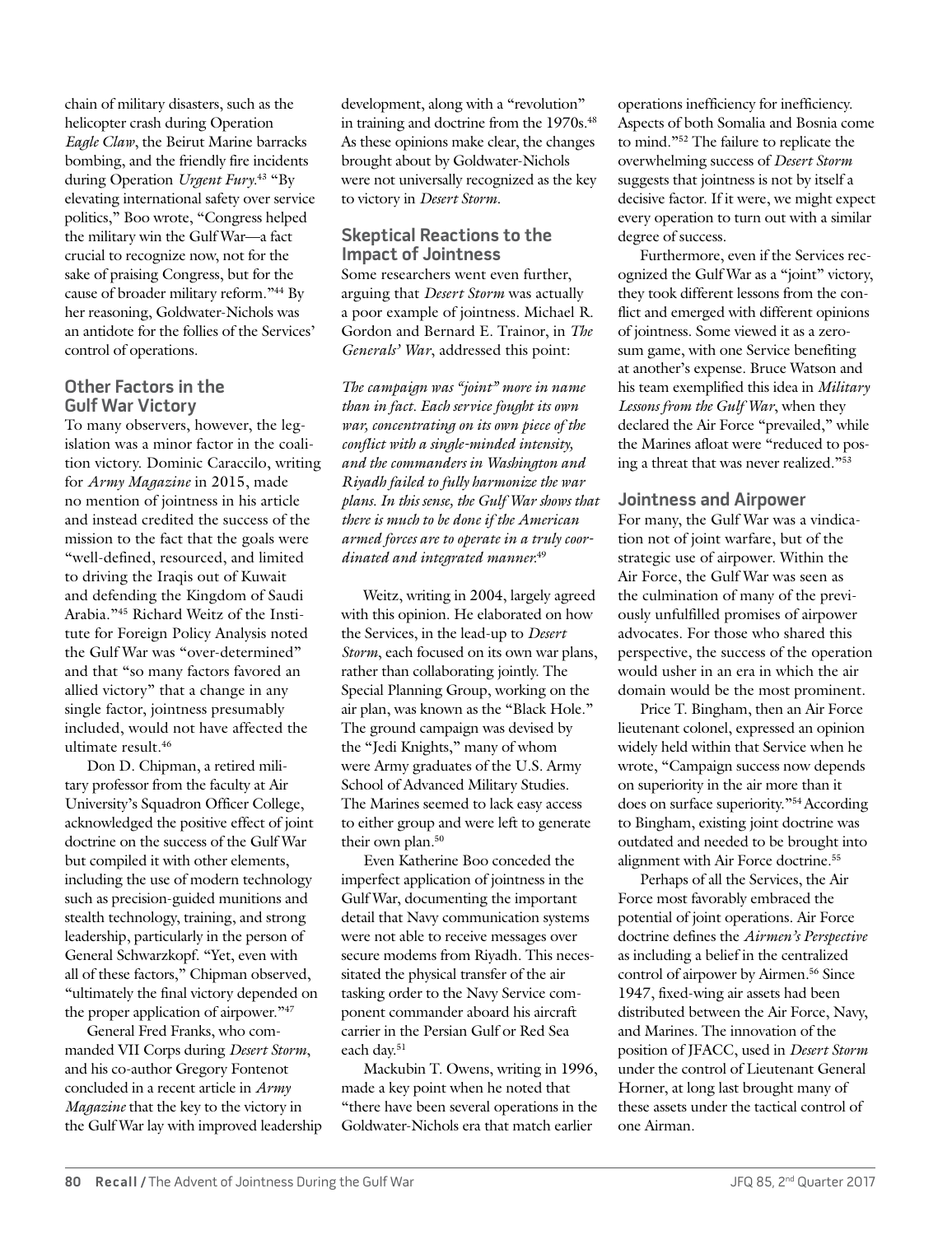

Air-to-air view of two U.S. Air Force F-15C Eagle fighter aircraft of 33<sup>rd</sup> Tactical Fighter Wing, Eglin Air Force Base, and Royal Saudi air force F-5E Tiger II fighter aircraft during mission in support of Operation Desert Storm (U.S. Air Force/Chris Putman)

However, this championing of both airpower and jointness was not necessarily shared by the other Services. According to Weitz, Navy aviators believed the joint air campaign limited their involvement. Both the Navy and Marine Corps were skeptical of the doctrinal legitimacy of the JFACC concept.57 The communication systems aboard Navy aircraft were incompatible with the secure systems of the Airborne Warning and Control System, which limited the Navy's ability to conduct missions over Kuwait and Iraq.<sup>58</sup> There were plenty of disputes between Army and Air Force personnel regarding target selection. The mutual distrust manifested itself with the Army disputing many of the claimed strikes and damage assessments of the Air Force pilots.59

Perhaps the most serious disagreements were between the Air Force and Marines. The Marines, distrustful of the joint air tasking cycle process that selected targets and assigned sorties, admittedly gamed the system by offering late changes to the air tasking order and listing preferred targets as secondary in the hope of increasing the likelihood for approval.<sup>60</sup>

It should come as no surprise that the Marines were the most reluctant to buy into the joint warfighting concept. The Marines had, and retain, a reputation for independence and self-sufficiency in land and air operations. Their symbiotic relationship with the Navy was in place centuries before Goldwater-Nichols. They were thus less likely to embrace a concept that would potentially disrupt this composition. As a case in point, special conditions regarding the deployment of Marine air assets have been incorporated into joint doctrine.<sup>61</sup>

## **Jointness for the Long Term**

This article is not a criticism of the idea of jointness. The current nature of war, in both tempo and scope, and the limited resources now available for national defense make jointness imperative and inevitable. The point is that the Services must see jointness as a normal state of operations, not a special condition to be used only during wartime. Also, jointness is not a cure-all for the multitude of problems that emerge in the conduct of war. In fact, the learning curve of the Services operating together can create its own short-term problems. The ultimate benefit of achieving unity of effort necessitates the Services work through these challenges.

Jointness requires continuous interoperability among the Services. The idea that the U.S. military would fight as a joint team, then separate into its Service corners in peacetime, mutes the longterm benefits of joint operations. Now that our military has waged major combat and counterinsurgency operations for 15 years in Afghanistan and Iraq, it is adopting a more realistic, workable method of operating jointly.

In 2014, William Odom and Christopher Hayes stated, "Today the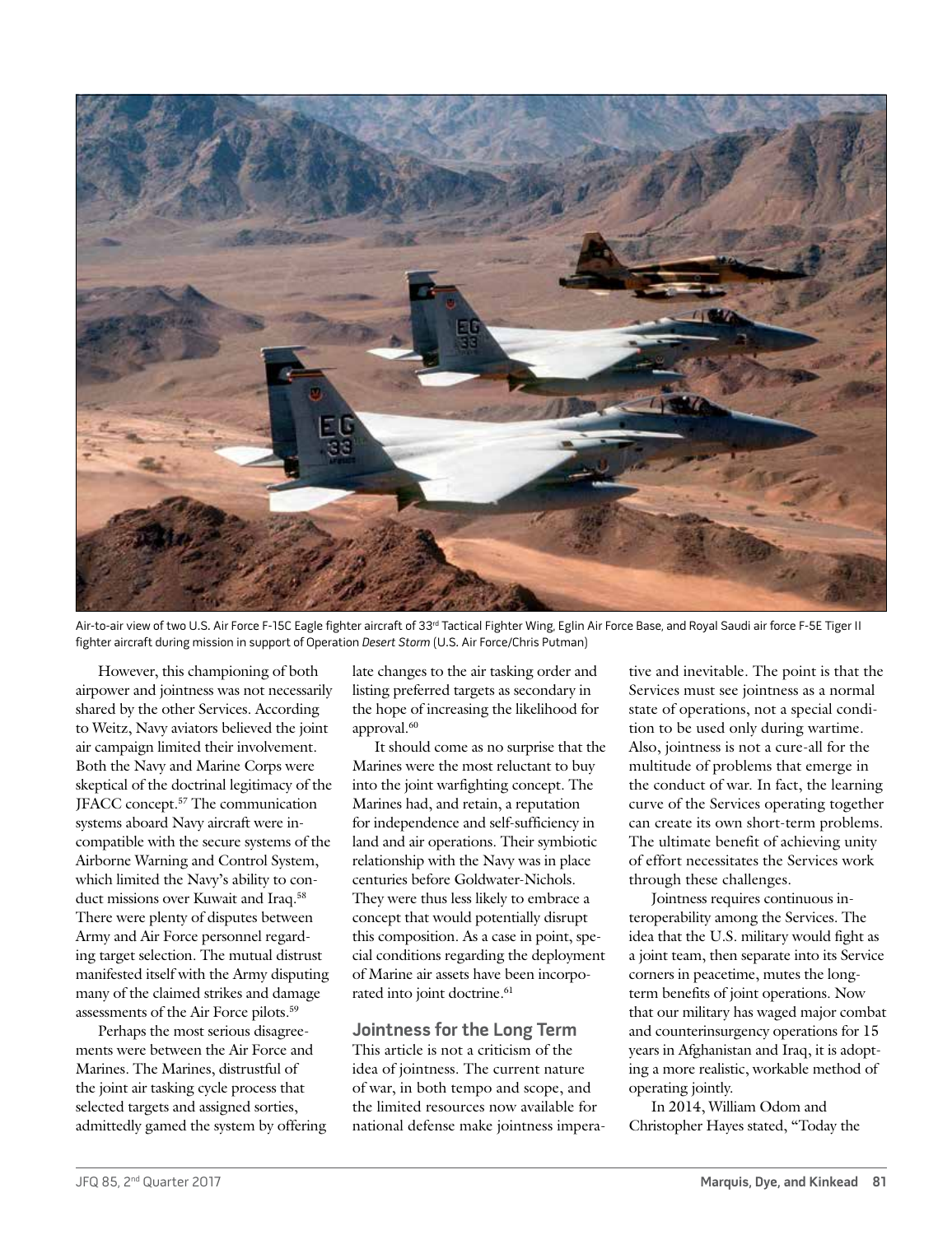

Oil wells burn out of control after set ablaze by retreating Iraqi forces during Operation Desert Storm (DOD)

separate military Services that make up America's Armed Forces work together more often than at any time in the Nation's history. Their success over the last decade of war has cemented the power of 'jointness' in accomplishing military objectives."62 It is only through time, and continuous operations, that a truly joint force can take form. Fittingly, "perseverance" is a joint principle of war.<sup>63</sup>

General Martin Dempsey offered a viable solution to these issues with the introduction of globally integrated operations in the *Capstone Concept for Joint Operations* in September 2012. The idea was to require "a globally postured Joint Force to quickly combine capabilities with itself and mission partners across domains, echelons, geographic boundaries, and organizational affiliations."64 Among the implications of globally integrated operations are a professional military education focus on mission command and jointness. General

Dempsey's goal was for the Services to become "pervasively interoperable," with the result being that Servicemembers throughout the military would see themselves as part of a joint force.<sup>65</sup>

D.H. McCauley of the Joint Forces Staff College concurred with General Dempsey's advocacy of globally integrated operations. The dynamic nature of the modern international environment demanded a change in force posture:

*Given the Chairman's new operating concept of globally integrated operations, the military will transform from a conventionally focused and capital-intensive (for example, costly weapons systems such as the F-35) force to one oriented on small, adaptable, globally deployable units that require well-trained, experienced counterinsurgency forces and military police.*<sup>66</sup>

Although it took over two decades to recognize, if jointness is going to

work properly, it must be a continuous state, not merely a temporary condition for the Services to participate in during contingencies. While *Desert Storm* obscured its impact on mission success, 15 years of continuous joint operations have provided a more sober perspective. Globally integrated operations are a practical attempt to apply jointness to modern warfare.

# **Conclusion**

Jointness was not the decisive factor in the coalition's victory over Saddam Hussein's Iraqi forces in the Gulf War. There were several factors to the victory, including superior technology, leadership, international support, plentiful resources, and limited objectives. It is more accurate to say jointness was a positive contributing factor.

Goldwater-Nichols was an attempt to correct the failings of coordination and synchronization between the Services